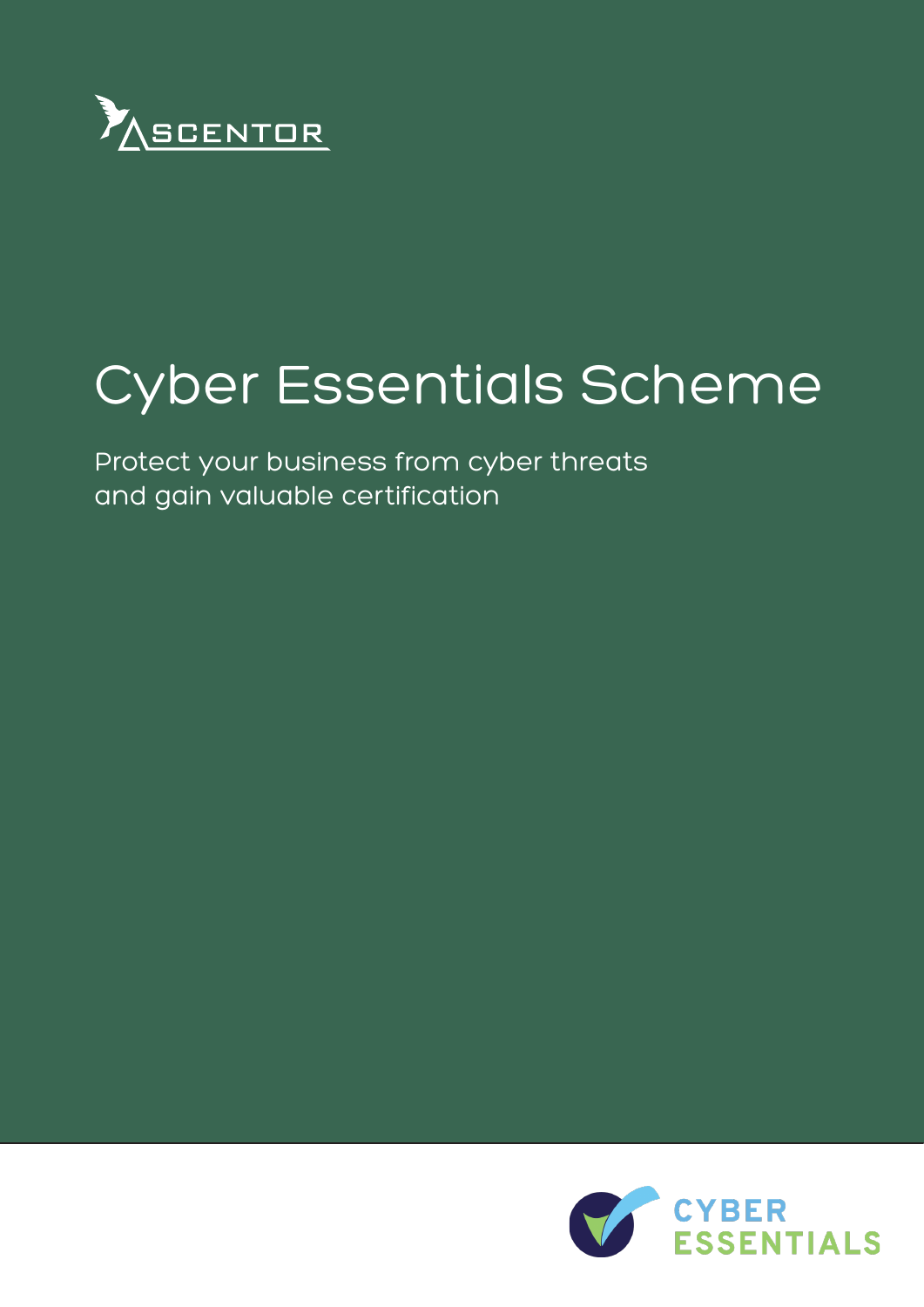# Why you need it

Cybercrime appears in the news on an almost daily basis - but it's not just the large and high-profile organisations that are targeted by cyber criminals. Many smaller businesses don't realise they are at risk too, which can be a very costly misunderstanding. If you are in business and online - you are a target.

What's more, it could already be mandatory. If you are a supplier to government and you hold or have access to government information, as of October 2014 any new contract requires your company to have Cyber Essentials certification. Non-compliance puts your business at a serious commercial disadvantage.

The numbers are alarming. Research has found that 60% of small businesses suffered a malicious breach in the past year and half of them had a serious incident. The worst breaches disrupted operations for small businesses for an average of 7 to 10 days - with loss of customers and damaging profitability and reputation. Don't let it happen to you.

If you are unsure if the technical security controls you have applied to your business network will stop the majority of low level cyber based attacks, the Cyber Essentials standard is ideal for your business.

Whether you choose the Cyber Essentials or the Cyber Essentials Plus certification route, you will be showing your customers you are taking a proactive approach to protecting their information.

## What is it?

The Cyber Essentials Scheme sets out an organisational cyber security standard that, if applied appropriately, will protect businesses from the vast majority of low level basic cyber threats. It focuses on 5 key areas - firewalls, secure configuration, access controls, malware and patch management. Cyber Essentials includes an Assurance Framework enabling businesses to obtain Cyber Essentials certification.

Cyber Essentials came into being as earlier initiatives to raise cyber security standards hadn't had the intended impact. In particular, many smaller businesses were still failing to grasp and mitigate their vulnerability to breaches that could result in thousands of pounds worth of damage.

Accordingly, Cyber Essentials now forms part of the HMG push to improve cyber security within the UK.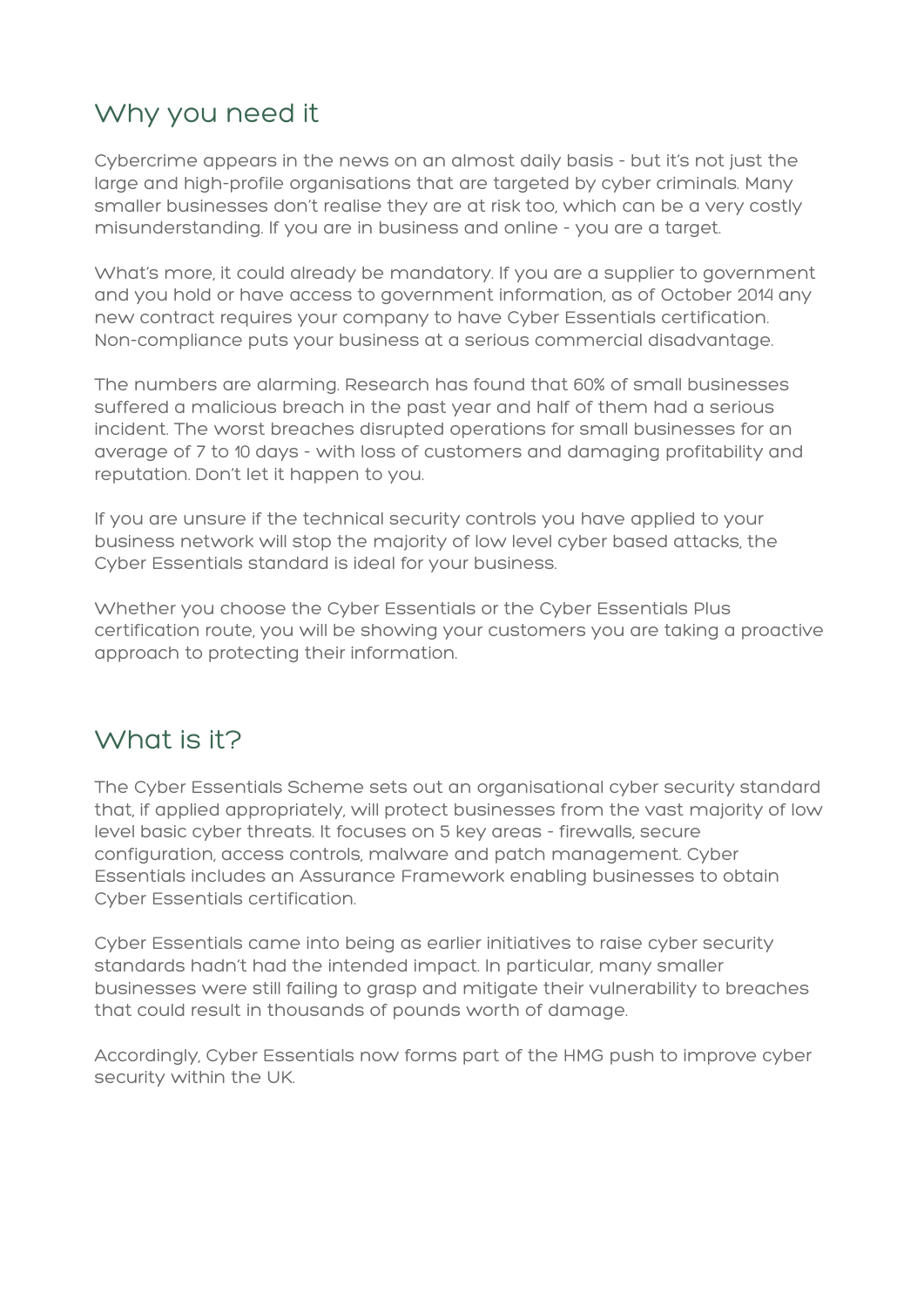

# The options - and how Ascentor can help

Businesses can become certified at 2 levels: Cyber Essentials and Cyber Essentials Plus.

In addition to the Cyber Essentials certification route, which focuses on the 5 key technical areas, companies can obtain certification to the IASME (Information Assurance for Small and Medium Enterprises) standard, which includes aspects of basic information security governance.

To obtain Cyber Essentials or Cyber Essentials Plus, you will need to work with an accredited Certification Body. Ascentor is accredited by IASME (one of three Cyber Essentials Accreditation Bodies) as a Certification Body.

#### Cyber Essentials

A basic checklist of best practice security controls for companies with an internet facing IT network. This is the minimum standard required by those with HMG contracts. Each company answers a set of 'online' questions about the application of basic IT security controls, which are reviewed by the Certification Body. There are no site visits, no interviews with IT or security staff, but the questionnaire must be endorsed by senior management. If the answers meet the minimum requirement, a certificate is issued.

#### Cyber Essentials with IASME

In addition to the Cyber Essentials certification route, which focuses on 5 key technical areas, companies can obtain certification to the IASME (Information Assurance for Small and Medium Enterprises) standard, which includes aspects of basic information security governance.

At Ascentor, we consider that Cyber Essentials with IASME is a better reflection of an organisation's cyber security maturity. This is because, in addition to the technical controls required in Cyber Essentials, the IASME standard asks for evidence of effectiveness of governance, wider security policy, people, physical protection and operations management.

Ascentor was the first company to be licensed by the IASME Consortium to perform IASME assessments. These assessments, involving additional questions over and above the Cyber Essentials questions, can be done at the same time as Cyber Essentials.

By successfully answering the additional questions, the company will gain an IASME certificate as well as the Cyber Essentials certificate and will benefit from Cyber Security Insurance provided by AIG, which provides up to £25,000 of cover.

Cyber Essentials Plus, a range of external and internal technical 'tests' are carried out on site by the Certification Body to provide additional validation of the appropriate application of the Cyber Essentials standard. If the tests are successful, the Certification Body awards the Cyber Essentials Plus certificate.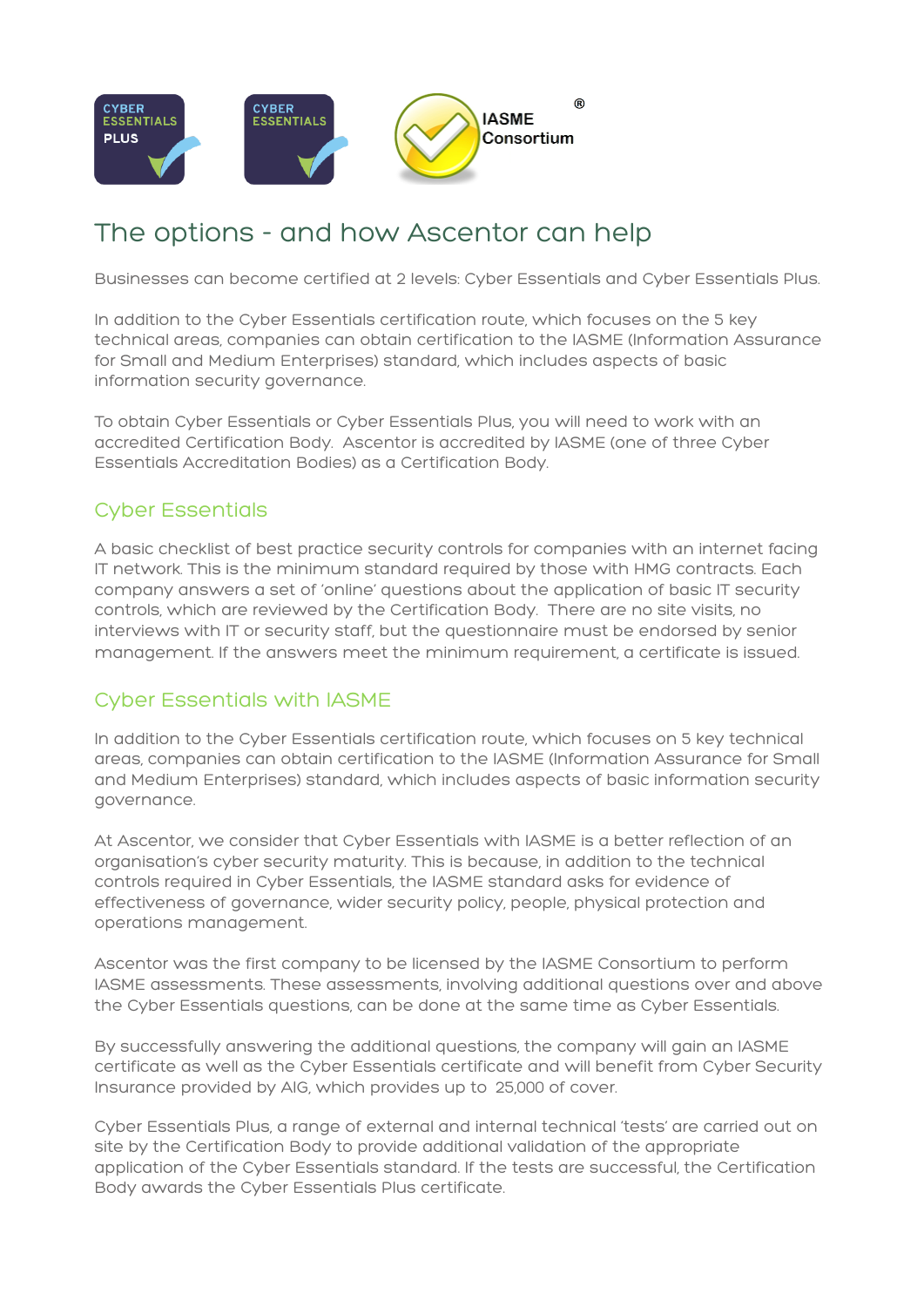#### Supported Cyber Essentials or Cyber Essentials with IASME

If you are not a technology focused company or if you don't have an IT team or security team, you may encounter some difficulty answering the Cyber Essentials or Cyber Essentials with IASME questions.

Ascentor can provide you with a day of on-site consultancy where we will talk you through the process and help you answer the questions. We can't mark our own work and certification would be carried out by another IASME accredited Cyber Essentials Certification Body.

#### Cyber Essentials Plus

For those companies that would like to show their customers more assurance in the application of Cyber Essentials, or for those with more complex internal IT environments, Cyber Essentials Plus offers a more robust approach.

The Cyber Essentials certificate is a pre-requisite to Cyber Essentials Plus. To achieve Cyber Essentials Plus, a range of external and internal technical 'tests' are carried out on site by the Certification Body to provide additional validation of the appropriate application of the Cyber Essentials standard. If the tests are successful, the Certification Body awards the Cyber Essentials Plus certificate.

### How to get it

The following table shows the routes to certification available through Ascentor, including the IASME standard.

| <b>Cyber Essentials or</b><br><b>Cyber Essentials with IASME</b>                             | Supported Cyber Essentials or<br><b>Cyber Essentials with IASME</b>                                  | <b>Cyber Essentials Plus</b>                                                                             |
|----------------------------------------------------------------------------------------------|------------------------------------------------------------------------------------------------------|----------------------------------------------------------------------------------------------------------|
| £300                                                                                         | £1200                                                                                                | £1500*                                                                                                   |
| Call us to get you set up with<br>access to the online<br>questionanaire                     | Call us to arrange a site visit and we<br>will set you up with access to the<br>online questionnaire | Call us to discuss your<br>requirements, identify the scope of the<br>assessment and arange a site visit |
| You make payment and receive login<br>details                                                | At the site visit we talk you through<br>the questions and help you fill out the<br>questionnaire    | We carry out the Cyber<br>Essentials Plus assessment against<br>the agreed scope                         |
| You complete the questionaire at<br>your convenience                                         | A Certification Body will review the<br>answers and award the<br>requisite certificate(s)            | If successful, we award you a Cyber<br>Essentials Plus certificate                                       |
| We validate the answers and if<br>successful, issue you with the requisite<br>certificate(s) | We invoice you                                                                                       | We invoice you                                                                                           |
| Contact us to order this service                                                             | Contact us to order this service                                                                     | Contact us to order this service                                                                         |

*\*If the assessment is for one site with up to 16 IP addresses and less than 250 staff the cost is £1500*